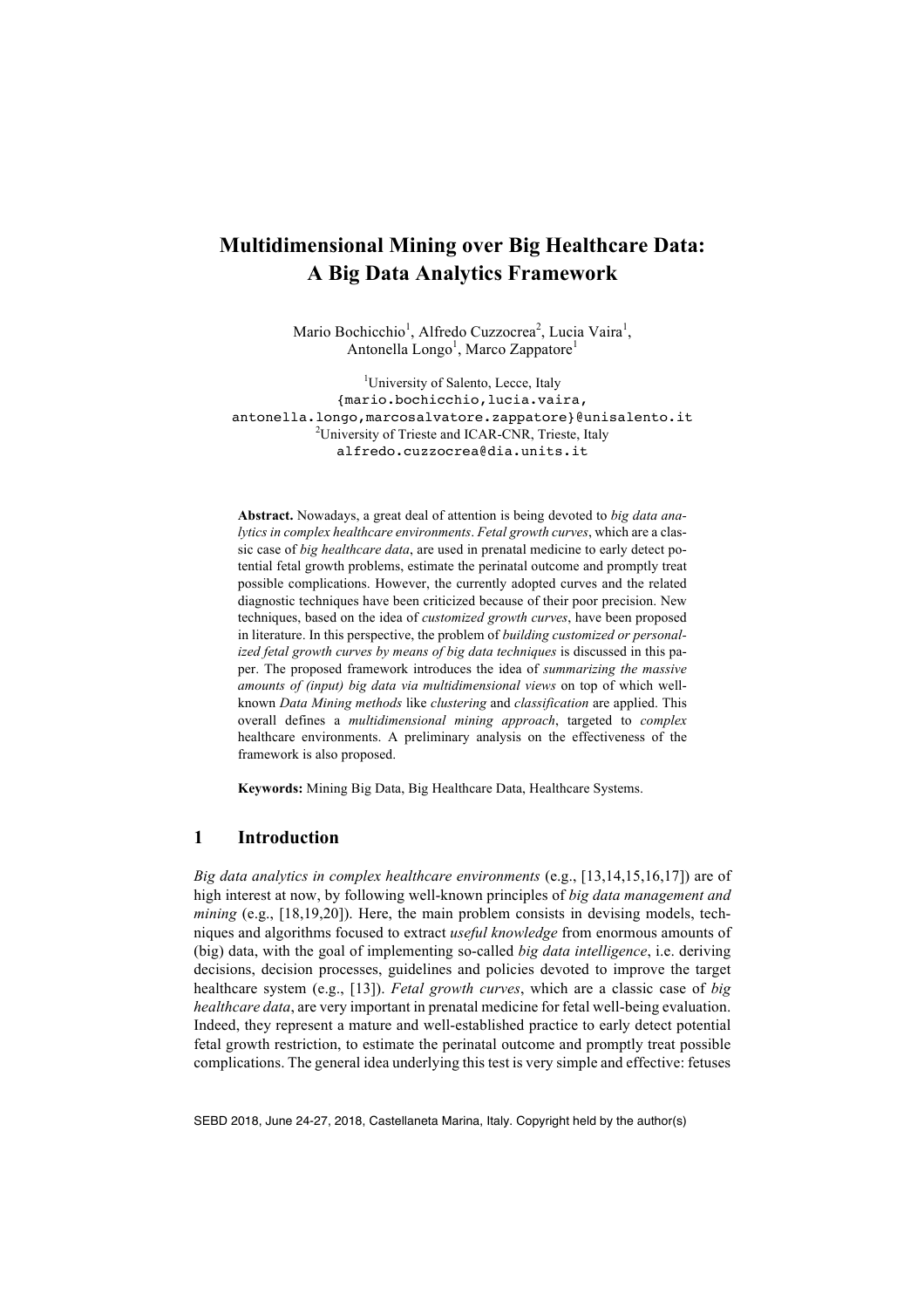grow up showing a regular trend as a function of the gestational age. Therefore, their wellbeing can be assessed by tracking their sizes over the time and by comparing them with a reference growth curve known as "good". The implementation of the idea, based on ultrasounds pictures of the maternal abdomen, is quite simple, non-invasive and inexpensive.

In the clinical routine, fetal biometric parameters coming from this test are compared with a set of reference parameters, which are usually provided by the same test equipment. When results are too large or too small for the gestational age, they are classified as "potentially pathologic" and supplementary clinical tests are required/performed. A very problematic aspect in this practice is that several sets of fetal growth curves are reported in literature and the adoption of the right one is crucial to avoid errors (e.g., to avoid wrong classifications of fetuses as pathologic or non-pathologic) [5]. This is a hot topic for the obstetrics and gynecologist community [1], since the currently-adopted references lack of several mother-related aspects, such as ethnic group, food, drugs and smoke. Indeed, it has been recognized that these and other factors have a non-negligible influence on the actual growing trends of fetuses and, then, on the overall number of false-positives/negatives, and further unnecessary tests. In the current practice, failure rates as high as 46% are reported in literature [3], even considering the standard defined by the *World Health Organization* (WHO), so that, in several cases, it is hard to decide whether the fetus has to be considered pathologic or not. For this reason, *customized fetal growth charts* [1] have been proposed as an alternative to "literature-based" growth curves. The increasing acceptance of this best practice suggests for a new and ambitious perspective: the creation of an online service able to collect and analyze the world production of fetal growth data [2], in order to support obstetricians in the production of customized/personalized fetal growth curves. The clinical understanding of the phenomenon described by such a large amount of data is extremely intriguing, because of the underlying idea of finally grabbing a total understanding of the fetal growth processes. On the other hand, it is also challenging, due to both technical and medical reasons. These aspects are discussed in the remaining part of the paper. The main goal of the paper is that of assessing the feasibility of such online service. To this end, the paper proposes a *big data analytics framework for building customized or personalized fetal growth curves by means via innovative big data techniques*. The proposed framework introduces the idea of *summarizing the massive amounts of (input) big data via multidimensional views* [21] on top of which well-known *Data Mining methods* like *clustering* and *classification* are applied. This overall defines a *multidimensional mining approach*, targeted to *complex* healthcare environments. A preliminary analysis on the effectiveness of the framework is also proposed.

## **2 Building Customized Fetal Growth Curves by means of Big Data Analysis Techniques**

In this Section, we provide the main contribution of our research, i.e. principles and definitions of a big data analytics framework for supporting multidimensional mining in complex healthcare environments. The idea of developing an online service to collect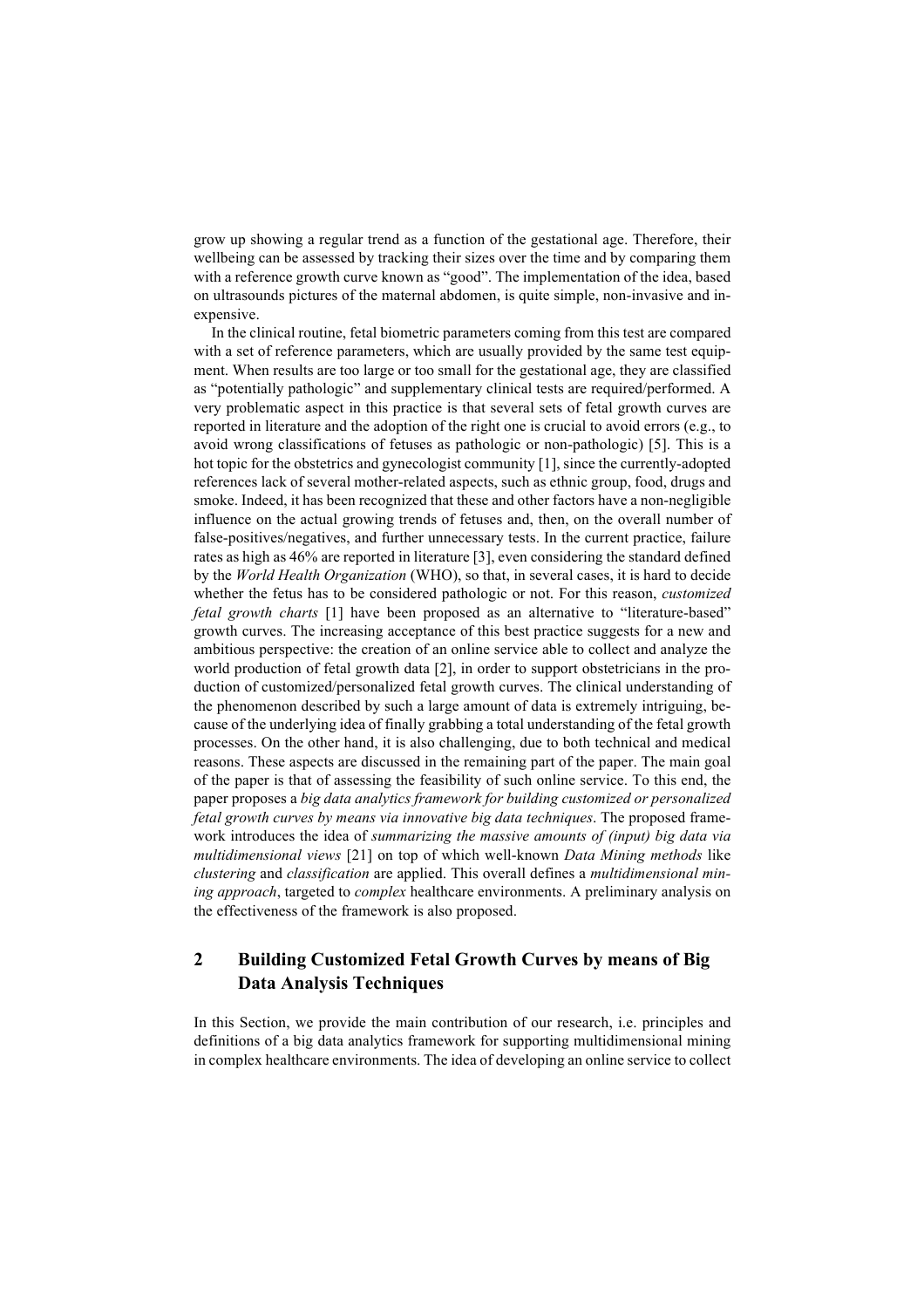and analyze large datasets about maternal/fetal wellbeing and fetal growth, and supporting gynecologists and obstetricians in diagnoses of fetal growth restrictions has been considered valuable by several authors [1,3]. Actually, scaling this approach up to the worldwide production of fetal-maternal data could drive the medical community toward a deeper understanding of fetal pathologies, but several aspects have to be considered.

From a technical point of view, due to the volume of data to collect and analyze, the variety of descriptors associated to each mother/fetus and the velocity inherent to the phenomenon, Big Data techniques must be adopted. Indeed, every year there are about 160 millions of newborns in the world: on average this is equivalent to about 300 newborns per second. Considering that, according to international guidelines, for each healthy woman, about 10 clinical test (3 for growth tracking) are performed during pregnancy, and that for pathologic fetuses this number is significantly higher, the global production of data on the phenomenon can be estimated in a continuous stream of 1,000 – 10,000 new medical records per second, with an overall volume of 1 to 10 Petabytes per year. For the purposes of this paper, a more realistic scenario including 10% to 20% of fetal-growth data from at least two European countries is sufficient to test the proposed framework and tune it for further extension.

According to current methods adopted in the clinical practice for fetal-maternal wellbeing assessment, the main algorithms to analyze this stream would be based on: (*i*) *least-square method*, (*ii*) *multidimensional analysis*, (*iii*) clustering and classification techniques. The overall computational load is hard to estimate because of the problem is still under investigation, but *distributed approaches* and *parallelization techniques* are likely to be adopted. Moreover, the variety of data types (both structured and unstructured) is one of the main characteristics of this research field, because of the elements affecting fetal growth are not completely known and, every year, new variables come from the influence of new pathologies, medicines, therapies, pollutants etc. This heterogeneity is problematic to manage, but it is an important and unavoidable characteristic of the problem.

Referring to the algorithmic part, the possibility of constructing dynamic and customized fetal growth curves is mainly based on the following aspects:

- the application of *multidimensional analysis techniques*, which allow to both summarize the massive amounts of (input) big data via multidimensional and identify groups of patients (fetuses, in our case) who share similar growth patterns over the time;
- the possibility of searching for possible *correlation* of fetal growths vs parameters like ethnic group, maternal age, fetal gender, and so on.

The hypothesis is that fetuses at the same gestational age, with similar genetic makeup (e.g., ethnicity, familial aspects, and so forth) and in similar environmental conditions (e.g., food, smoke, drugs, and so forth), are subject to similar growth curves. This kind of fetuses will be referred, in the following of the paper as *Homogeneous Patient Groups* (HPG). This allows to identify patients who share common profiles in order to determine if a given fetus is potentially pathologic or not, when his/her growth parameters are different from those of the HPG to which he/she belongs. The membership to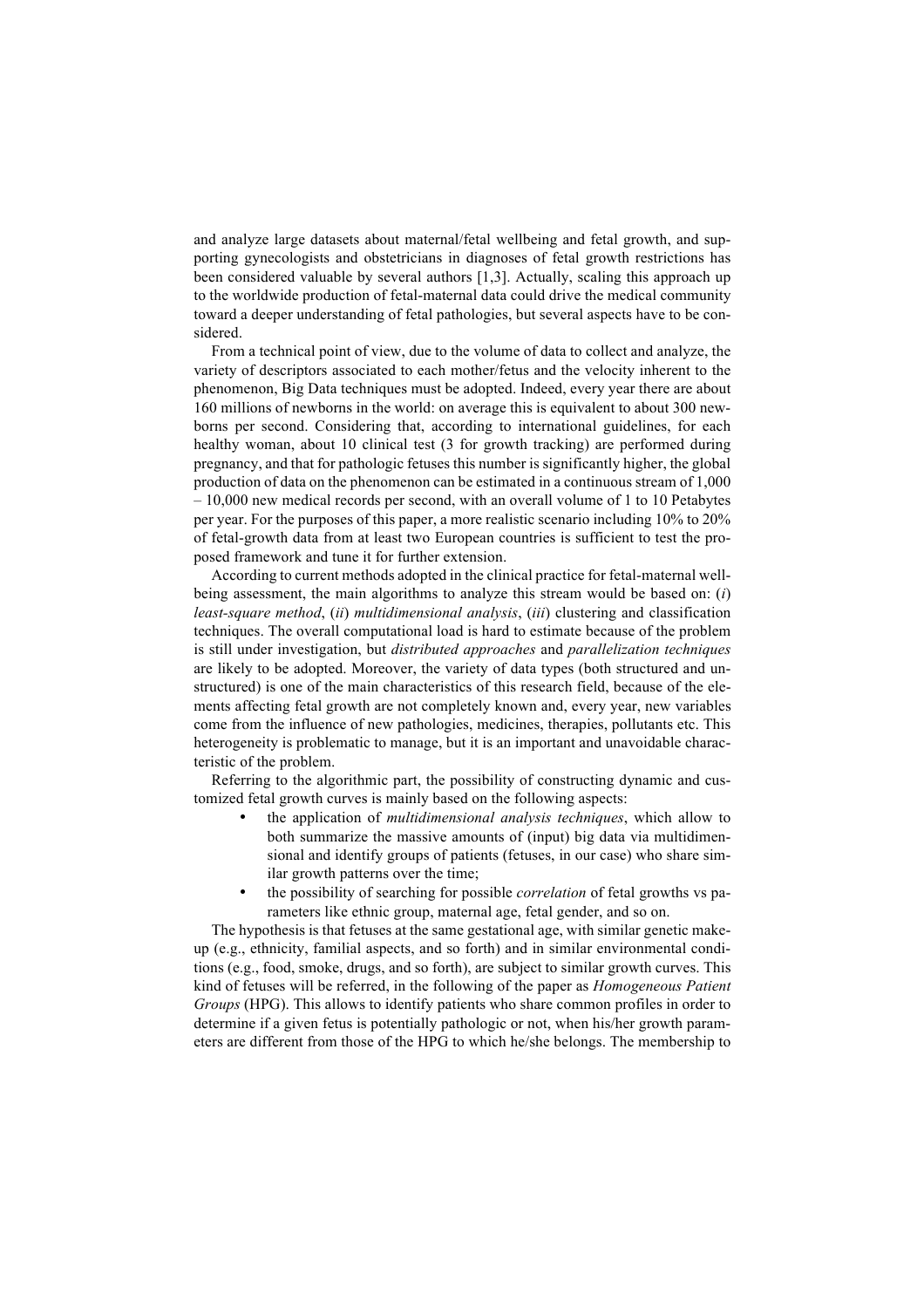a specific group is established at run-time and a specific fetus can belong to one or more groups simultaneously, according to the analyzed features.

The diagnostic process is based on the following three main steps:

- a) build the summarizing multidimensional view of the target experiment;
- b) initially, the HPG of each mother/fetus is not known; it can be identified through anamnesis or specific tests and exams;
- c) the wellbeing of each new fetus is assessed by comparing its actual sizes with the reference charts of the HPG identified by the previous step.

In terms of multidimensional analysis, patients can be represented as multidimensional points, and HPGs as regions, of a multidimensional space whose dimensions are all parameters affecting the fetal growth (ethnicity, maternal weight, height, familial aspects, foods, and so forth), and whose measures of analysis are the biometric parameters of the fetus. In this sense, step *b*) corresponds to identifying the patient's nearest HPG according to some distance measure, while step *c*) requires to compute the average size, the variance, and the corresponding percentile on a purposely defined (sufficiently-wide and updated) subset of elements of the same HPG. Moreover, HPGs can be periodically updated (e.g., every four to six months, considering that growth variations are not expected to emerge on shorter periods) by means of a suitable clustering algorithm. Considering that clustering algorithms are computationally intensive and cannot be repeated at the arrival of every new biometric fetal measure, a suitable classification algorithm must be exploited in order to decide to which precomputed clusters the new sample belong [10].

The innovative aspects of this method with respect to other approaches known in literature can be summarized as follows:

- HPGs are periodically updated rather than statically defined by means of standardized growth curves;
- reference growth curves are associated to each HPG (hundreds or thousands) rather than on few ethnic groups;
- fetal growth curves are continuously updated with the data coming from patients under examination, thus also revealing the long-term population trends in patient's growth.

#### **3 Implementation, Preliminary Results and Discussion**

We conducted some preliminary analysis to proof the effectiveness of our proposed framework, on the basis of real-life big healthcare data coming from a government/university research project. This Section describes the outcome of this task of our research.

In order to explore the implementation details of the proposed big data analytics framework for building customized fetal growth curves, we decided to collect and analyze an actual sample of fetal-maternal data coming from two facilities locate in the Apulia region in south Italy, namely: a university clinic, also involved in research about malformation and diabetes in pregnancy, and a general hospital. The facilities serve a basin of about 1.5 million citizens and assists more than 10,000 pregnant women per year. The sample, concerning about 500 pregnant women under assistance by 8 medical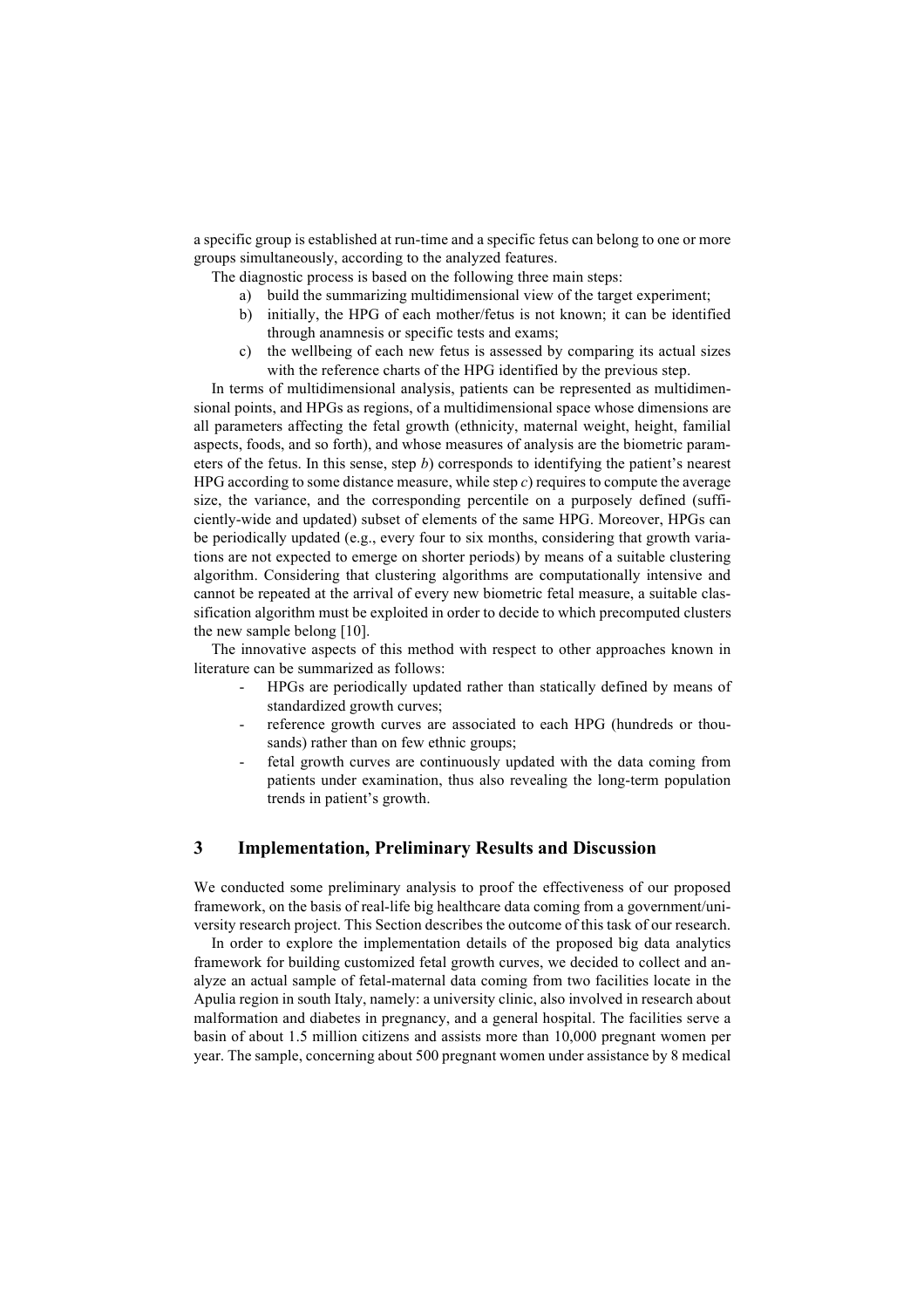doctors, consists of a quite sparse table with about 2,500 records and 60 attributes grouped into 9 main categories (having obvious meaning):

- *Personal Data*;
- *Parity*;
- *Fetal Biometry*;
- *Diabetic Profile*;
- *Maternal Biometry*;
- *Familiarity*;
- *Glycemic Profile*;
- *Other Pathologies*;
- *Delivery Outcome*.



**Fig. 1.** Information Completeness.

For each category, the percentage of information completeness, defined as the number of not-null records over the total number of records, is represented in Fig. 1.

This collection permitted us to better understand the nature and the variability of data involved in maternal and fetal wellbeing monitoring. Moreover, it permitted us to define a set of *Dimensional Fact Models* (DFM) [23] able to describe a typical fetal-maternal test, along with its variable aspects. A simplified version of the main DFM is shown in Fig. 2.

According to the guidelines of the WHO on fetal growth curves, the available data sample has been also used to extract the reference curves for the target population to be analyzed. The process included a preliminary *normality distribution test* and a *linear regression*. This preliminary step was essential for a quantitative evaluation of the reduction of false positive/negative obtained with the new proposed method.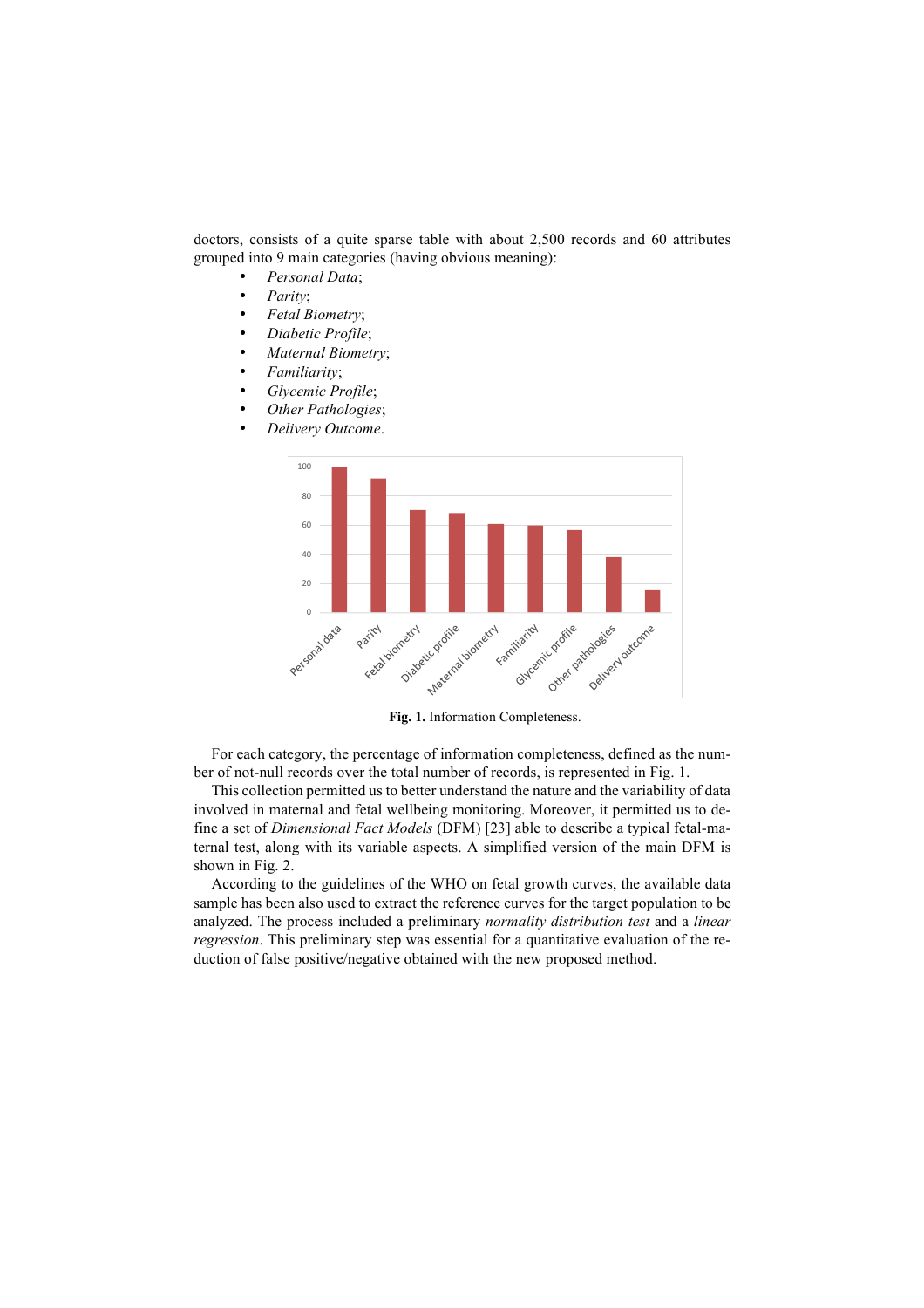

**Fig. 2.** DFM of a Fetal Maternal Test.



**Fig. 3.** Expectation Maximization Clustering Results.

For what concern the clustering analysis, the above-defined multidimensional model has been implemented on top of the OLAP server *Mondrian* [24] and two standard implementations of the density-based and EM clustering techniques have been provided by the *R environment* [25]. In our preliminary experimentation, we noticed that, while the EM algorithm converges on two overlapped clusters, no clear results come out from the density-based algorithm, probably due to the very non-homogeneous nature of the processed dataset. The results achieved by applying the EM algorithm are represented in Fig. 3 - up (Bayesian Information Criterion, used to estimate the number of clusters in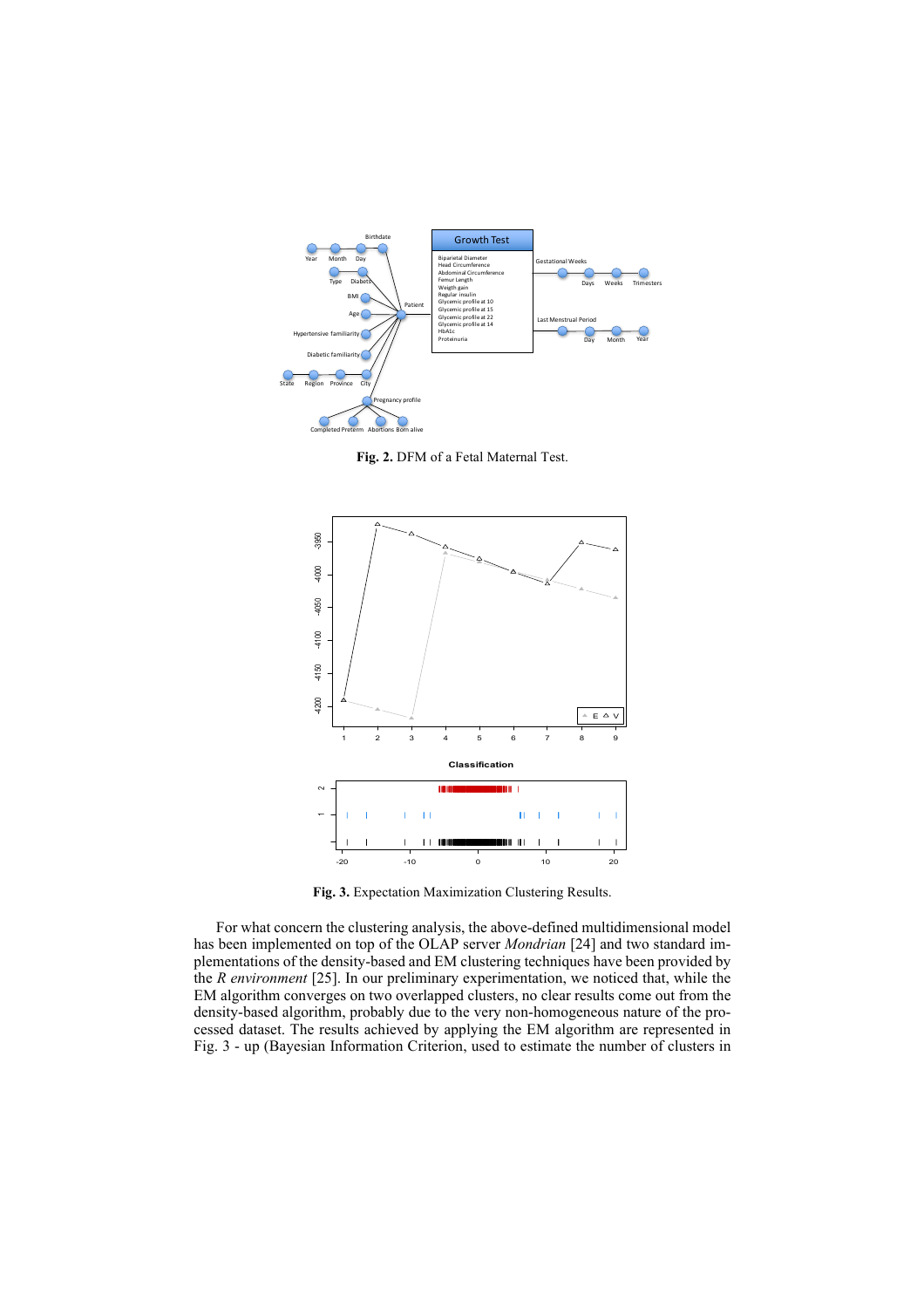the analyzed sample) and Fig. 3 - down (the original dataset and the two achieved clusters). Indeed, this approach can be improved by overcoming the well-known not-exciting performance of density-based clustering algorithms (e.g., [31]), for instance by adopting a kind of adaptive threshold like in [32].



**Fig. 4.** EM Clustering: Execution Time vs. Sample Size.

Finally, in Fig. 4 it is reported the execution time of the adopted algorithm as a function of the problem size. This parameter is important to decide the maximum size of the clustered sample as well as how frequently it can be updated. The result shows that the execution time increases more than exponentially and that datasets of 5120 fetal sizes can be processed in about 4 minutes on a Pentium Core i5  $@$  2.5 GHz, which is compatible with the discussed problem.

The application of these methodologies (i.e., multidimensional summarization and clustering analysis) confirms to us the effectiveness of our proposed framework in dealing with multidimensional mining in complex healthcare environments via big data analytics techniques.

#### **4 Conclusions and Further Work**

In this paper, we have introduced a big data analytics framework targeted to big healthcare data. The framework realizes a multidimensional mining approach for building customized or personalized fetal growth curves. The main idea consists in summarizing the massive amounts of (input) big data via multidimensional views on top of which well-known Data Mining methods like clustering and classification are applied. A preliminary analysis on the effectiveness of the framework has been also proposed.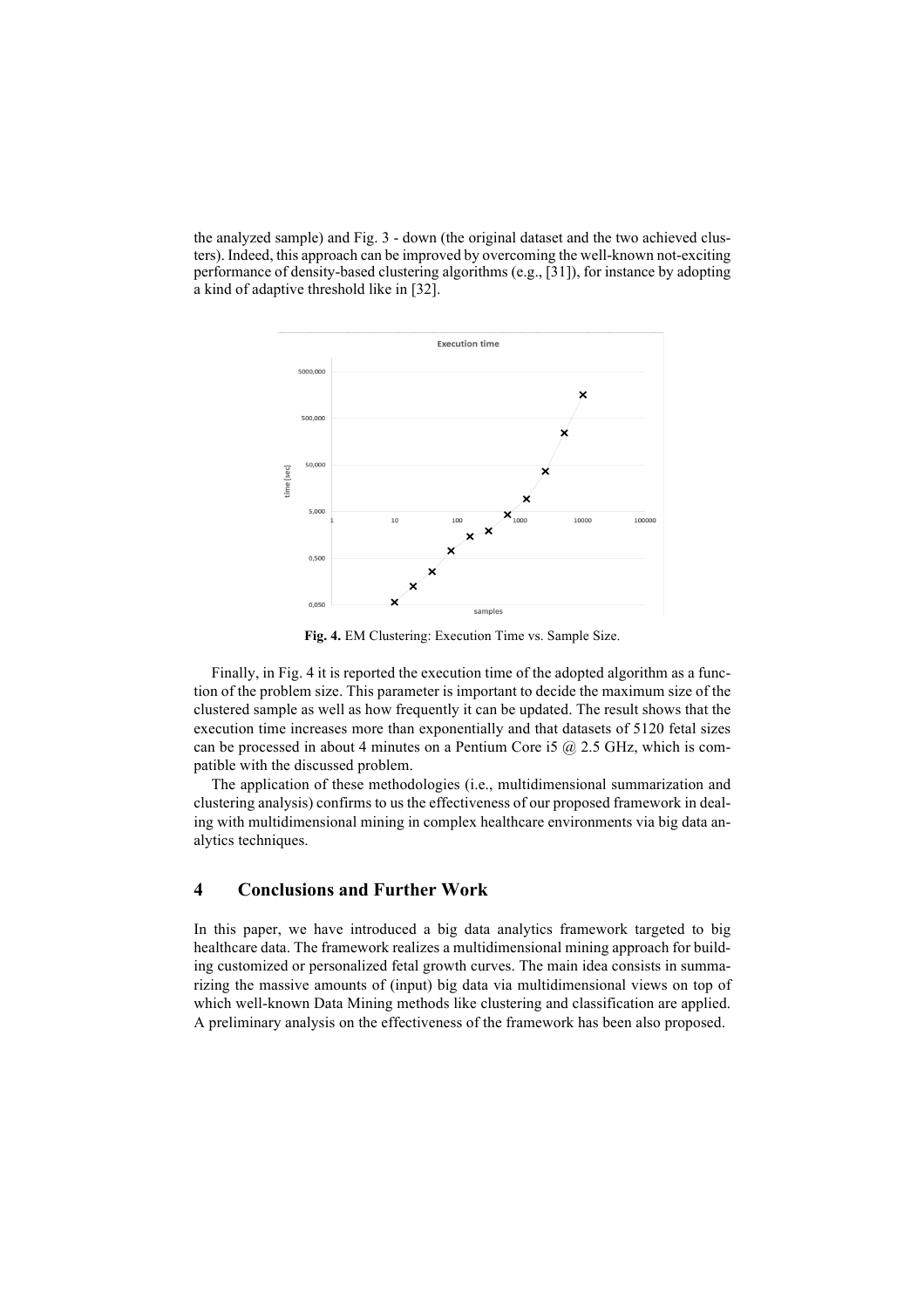Future work is mainly oriented towards extending our big data analytics framework by means of innovative computing metaphors such as *adaptiveness* (e.g., [29]) and *uncertainty* (e.g., [30]).

### **References**

- 1. Gardosi J., Chang A., Kalyan B., Sahota D., Symonds E.M., "Customised antenatal growth charts", *Lancet 339(8788)*, pp. 283–287, 1992
- 2. Bochicchio M.A., Longo A., Vaira L., Malvasi A., Tinelli A., "Creating dynamic and customized fetal growth curves using cloud computing", in: *Proceedings of BIBE 2013*, pp. 1–4, 2013
- 3. Tinelli A. Bochicchio M.A., Vaira L., Malvasi A., "Ultrasonographic Fetal Growth Charts: An Informatic Approach by Quantitative Analysis of the Impact of Ethnicity on Diagnoses Based on a Preliminary Report on Salentinian Population", *BioMed Research International 2014 (1)*, Article ID 386124, 2014
- 4. Giorlandino M., Padula F., Cignini P., Mastrandrea M., Vigna R., Buscicchio G., Giorlandino C., "Reference interval for fetal biometry in Italian population", *Journal of Prenatal Medicine 3(4)*, pp. 62–68, 2009
- 5. Johnsen S.L., Wilsgaard T., Rasmussen S., Sollien R., Kiserud T., "Longitudinal reference charts for growth of the fetal head, abdomen and femur", *Eur J Obstet Gynecol Reprod Biol 127(2)*, pp. 172–185, 2006
- 6. Knorr-Held L., Best N. G., "A shared component model for detecting joint and selective clustering of two diseases", *Journal of the Royal Statistical Society 164(1)*, pp. 73–85, 2001
- 7. McLachlan G., Peel D., *"Finite Mixture Models"*, John Wiley & Sons, New York, USA, 2000
- 8. McLachlan G.J., Krishnan T., *"The EM Algorithm and Extensions"*, John Wiley & Sons, New York, USA, second edition, 2008
- 9. Bruno G., Cerquitelli T., Chiusano S., Xiao X., "A Clustering-Based Approach to Analyse Examinations for Diabetic Patients", in: *Proceedings of ICHI 2014*, pp 45–50, 2014
- 10. Pang-Ning T., Steinbach M., Kumar V., *"Introduction to Data Mining"*, Addison-Wesley, Boston, USA, 2006
- 11. Cerquitelli T., Chiusano S., Xiao X., "Exploiting clustering algorithms in a multiple-level fashion: A comparative study in the medical care scenario", *Expert Systems with Applications 55(1)*, pp. 297–312, 2016
- 12. Nithya N.S., Duraiswamy K., Gomathy P., "A Survey on Clustering Techniques in Medical Diagnosis", *International Journal of Computer Science Trends and Technology 1(2)*, pp. 17–22 , 2013
- 13. Sakr S., Elgammal A., "Towards a Comprehensive Data Analytics Framework for Smart Healthcare Services", *Big Data Research 4(1)*, pp. 44–58, 2016
- 14. Lee C., Kim T., Hyun S.J., "A data acquisition architecture for healthcare services in mobile sensor networks", in: *Proceedings of BigComp 2016*, pp. 439–442, 2016
- 15. Barkhordari N., Niamanesh M., "ScaDiPaSi: An Effective Scalable and Distributable MapReduce-Based Method to Find Patient Similarity on Huge Healthcare Networks", *Big Data Research 2(1)*, pp. 9–27, 2015
- 16. Mezghani E., Exposito E., Drira K., Da Silveira M., Pruski C., "A Semantic Big Data Platform for Integrating Heterogeneous Wearable Data in Healthcare", *Journal of Medical Systems 39(12)*, p. 185, 2015
- 17. Begoli E., Dunning T., Frasure C., "Real-Time Discovery Services over Large, Heterogeneous and Complex Healthcare Datasets Using Schema-Less, Column-Oriented Methods", in: *Proceedings of Big-DataService 2016*, pp. 257–264, 2016